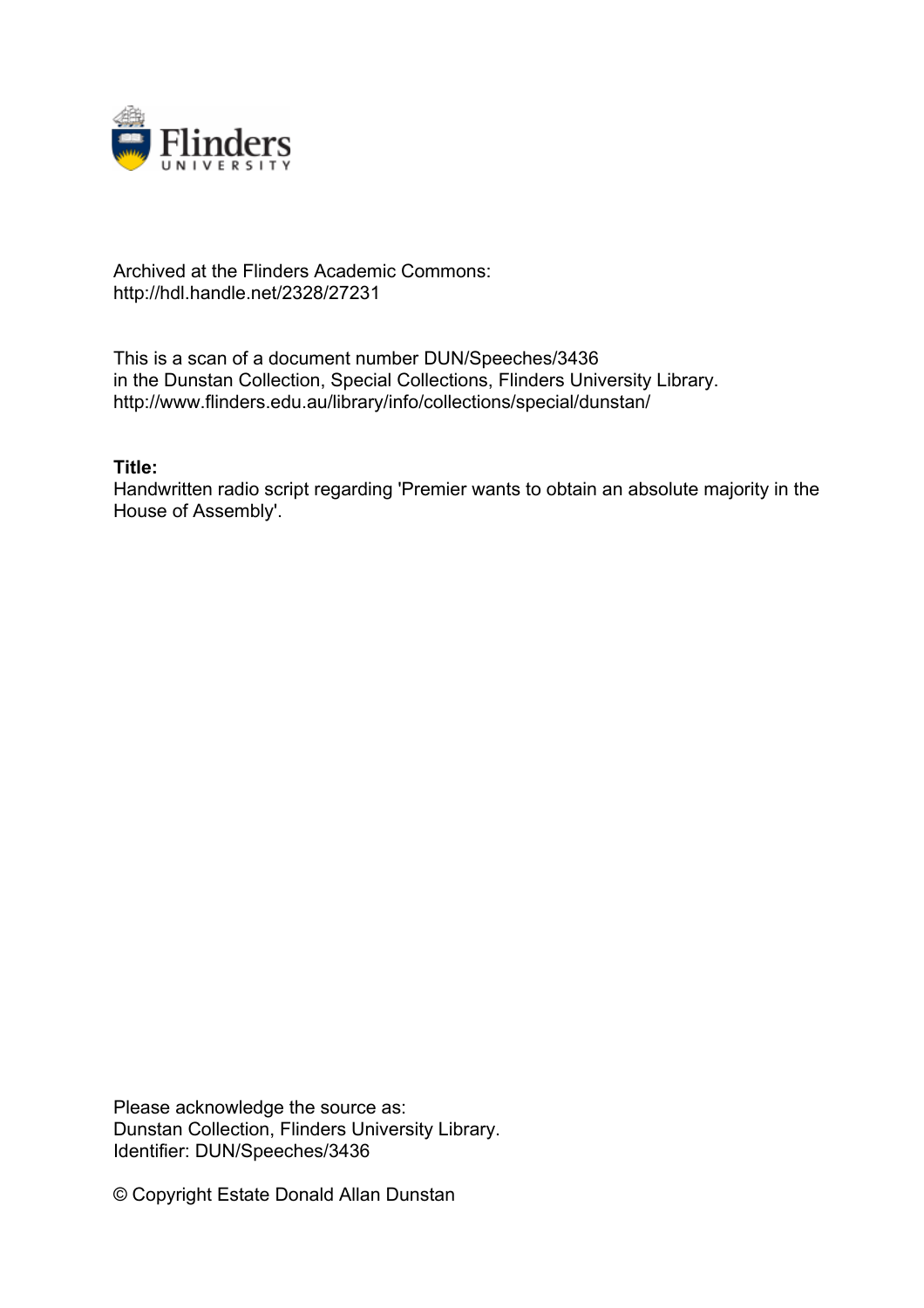Deni Dunistrin<sup>o</sup> らんり  $A.L.P.$  $24/10/60.3436$ يتوجي Cool Constant The Last Westin Parliamentos If Labor maintains its much be will not han an alwaysing, investidaymed In vote of at least one tirdependent monder To get weaver through the House Nou in Mr first pleue when means cause beginne Porceaux 15 espacement 4 M proient of legislatin already on our Statuer Books, it is only natural that a meure / Parlement fiels that Smithan Her should be wade, by should parame opportunit of moving that unwidmentand B<del>u de T</del>his pe means that said matter compe de cette init expeditional member 20 mois from unstruction to The Committee of the Whole House on the But the Premier has adopted the stand that he will prevent weight for doing this, On several occasions vendred in In House To depres ivertions which I how would for instructions E Committee, d'Une suffer a full I would to princip that County, which have the paiser to decoper uncoursements mong- (evilige transaction, should be required to fixed that a rate of waren

Dunstan Collection, Special Collections, Flinders University Library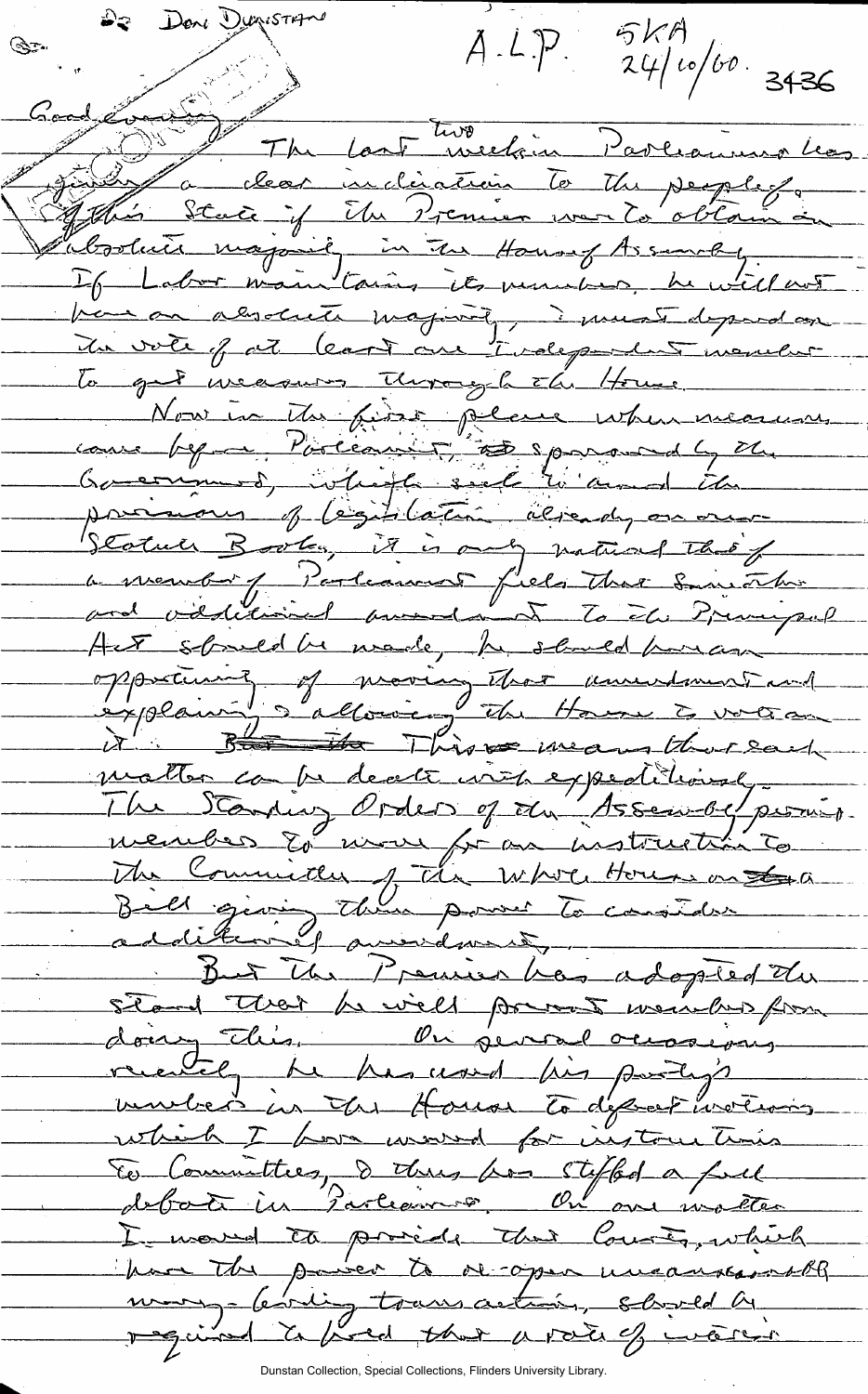*-CS^JS^S*  —rrS . unbess speciale exaptional atennes tames Today — Premier reprond le déloura peult de botton Auenches à voir riveir plus when I wood for an ing tourton To allow edisides cois of avendunts to Eviden AF supposition publication Stefle debate de pour acommissation The Pudepooled monitees, who hardways signanted the right of power inventions to be hiard, voted with the hold Parison then issues If the Lebor port, hod les  $4700$ become unici office the Prove by - clubin<br>we a downow, he was oble to carry the<br>doj fronter example of the way in which be try to brush arids opposition was  $g_{\ell m}$  where  $\mu$  trid to persuadicty House to disting a mund wet which I had wound to his hidrogying hill it is assertement com designed to she this project who bed a bought in claim to custody a pild should not be held to be kidneygons neerly because they took possessioning Dunstan Collection, Special Collections, Flinders University Library.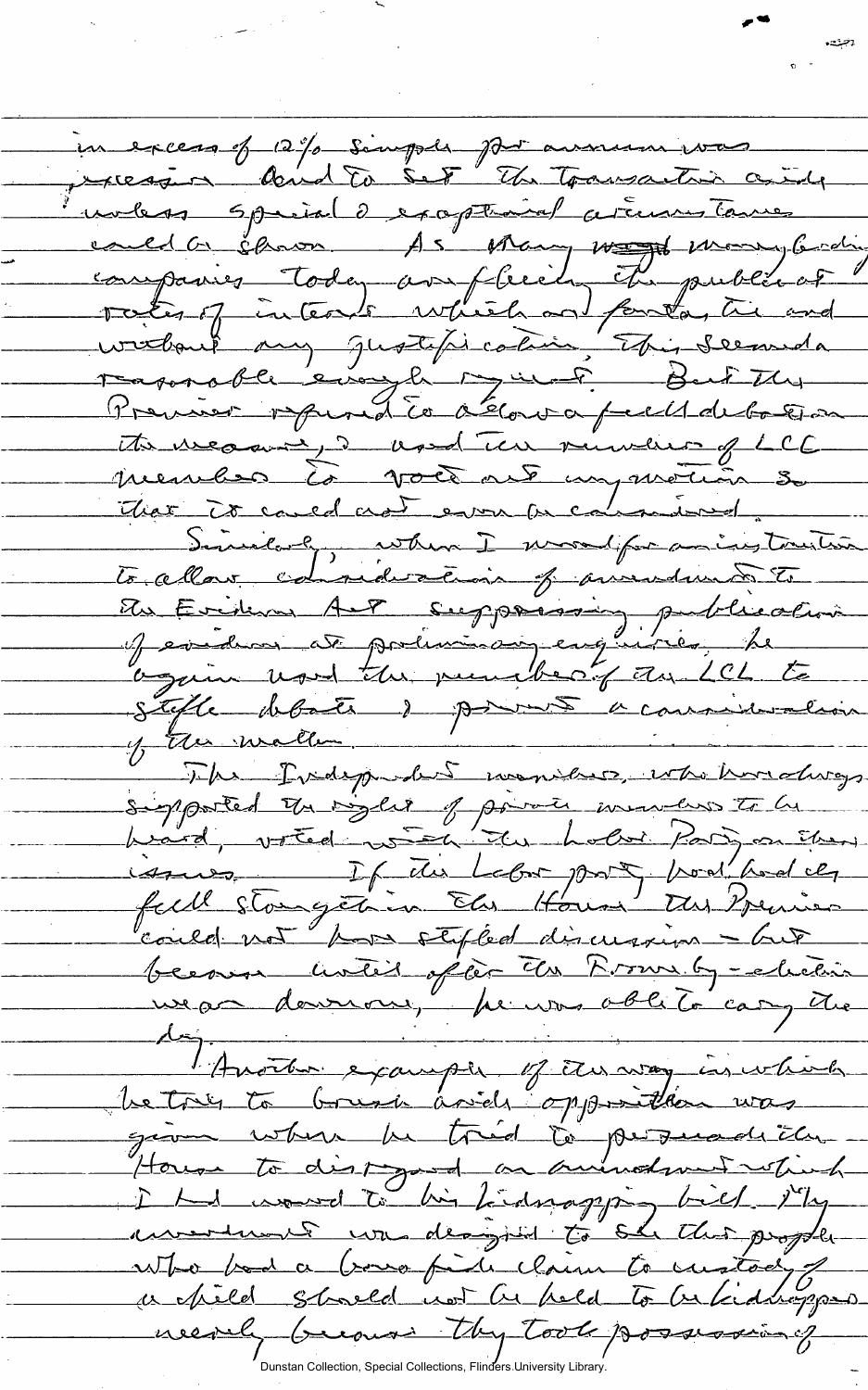the chief in guttin My fear this a fear sboad ly résponsible legal authorités, vaitre Sland Cy Contenigler la investigaci desgudica cuscod water  $\sim$ incera <u>ム</u>  $-\iota$  $rac{R_{\ell}}{R_{\ell}}$ Porumie ر<br><u>سع∽یت</u> 冯 كاسعه  $\mathbb{Z}_{\Delta}$ The House if it disagreeded the carried my amediant & vied for in Bill as setood, he would have look or  $\frac{1}{2}$ I if he thought the Say you thanks worren <u>Ilur</u> du comment wy things  $\rightarrow$ about The Espace the Carter  $\overline{\mathcal{J}}$  $H - \omega$  $\Rightarrow$  $\sigma$ <u>en </u> House There healsondy intel  $\sqrt{\phantom{a}}$  $\alpha$ megar my as andried would brook dawn the B It said humalding way the House pearling dragterin. Haiwas fored genetimes, posti celor 8 pour  $\sqrt{2}$ Alelaide, to read the opening red it was found to cartain no <u>لۍ</u> Fate wat as he had Told Eli Houa Ided  $H$ e  $w$ Endjames rteina The fore to get function ligal open The measure See is hot he was Tay  $\frac{1}{2}$ To mis lead The House cuts Longt the House in the watter, hod well the way pubblic Stans phis. Stunda impets our <u>a 145</u> La text episode  $7 - 6x$  $2\mu$ Shamped of The  $Ler.$  $\frac{1}{2}$ Einrel نحما 07 Hallorom bread <u>riversed</u> El Fa  $\mathcal{U}$ That in the opinion of this House one of the covernment should take steps to readjust the boundari Theory of the steps in the pust system. The steps in the steps in the steps of the steps of Cartain members  $\alpha$ . Certain members opposite arose with all the  $\gamma$  ,  $\gamma$  ,  $\Gamma$ 

3.

 $\mathbf{z}^{\mathcal{B}}$ 

Dunstan Collection, Special Collections, Flinders University Library.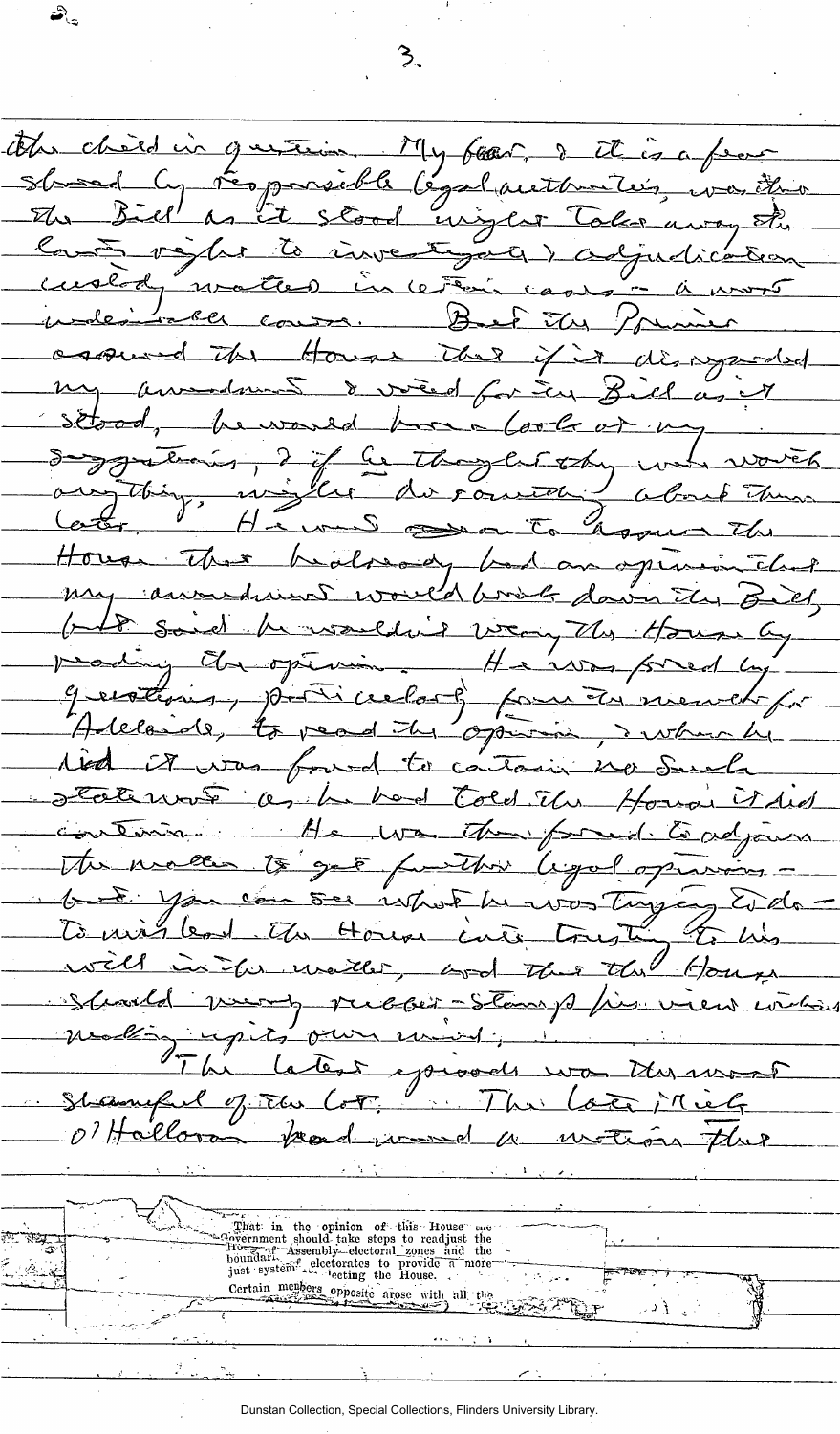..u.eitk-or-fiaS'Sfoto will be defeated 011 this matter.

Let me turn to the subterfuge which has been put before the House by the Premier. The Premier decided he did not wish to have to vote, apparently, or did not want his members to have to vote on a motion that was before the. House, so (as members on this side have pointed out) he introduced an amendment which bore no relationship at all to the substance of the motion: he went on to say -that^ that amendment was designed to say that any reduction in country members would be undesirable, and that those words would, cut out the contents of the • motion.. •" The idea, of course, was to get ' members on this side, who wished to retain the substance, of the motion, to vote against something which, they were not opposed to. It was cunningly contrived. I, do not intend that this House should be'put in the position that it , has ; to do that. I believe that members on •this side.should have the right to say clearly -that they believe there should lie a more just' electoral system, and that they do not believe that that more just electoral system should mean a reduction in the present number of-. . country members, in this. House. To that end  $\cdot$  I move.

 $\pm \hat{e}$ 

 $\mathbf{G}$ 

To insert after "that" the words "while<br>
a reduction in the present number of members<br>
of this House representing country areas is<br>
undesirable"

I-support the motion.  $N$ aw The 飞 حیلہ  $F\omega$  $\sqrt{n}$ ماج  $\mathcal{C}$  $R_{20}$ *7; 7 J/* Union en Mortunian CV € I  $\sqrt{\hat{c}}$ ے ک نتهنج Ω Š. τ து <u>-من=به</u> ב  $\Omega$ *IIjuJL^—\**  — *^ r* ——— */ A c*  مہیرے  $\iota$ فسراني تباييه А *'miMd^Mi i*   $\mathcal{C}_{t-1}$  $\overline{L}$ —»—*n* 

Dunstan Collection, Special Collections, Flinders University Library.

or x